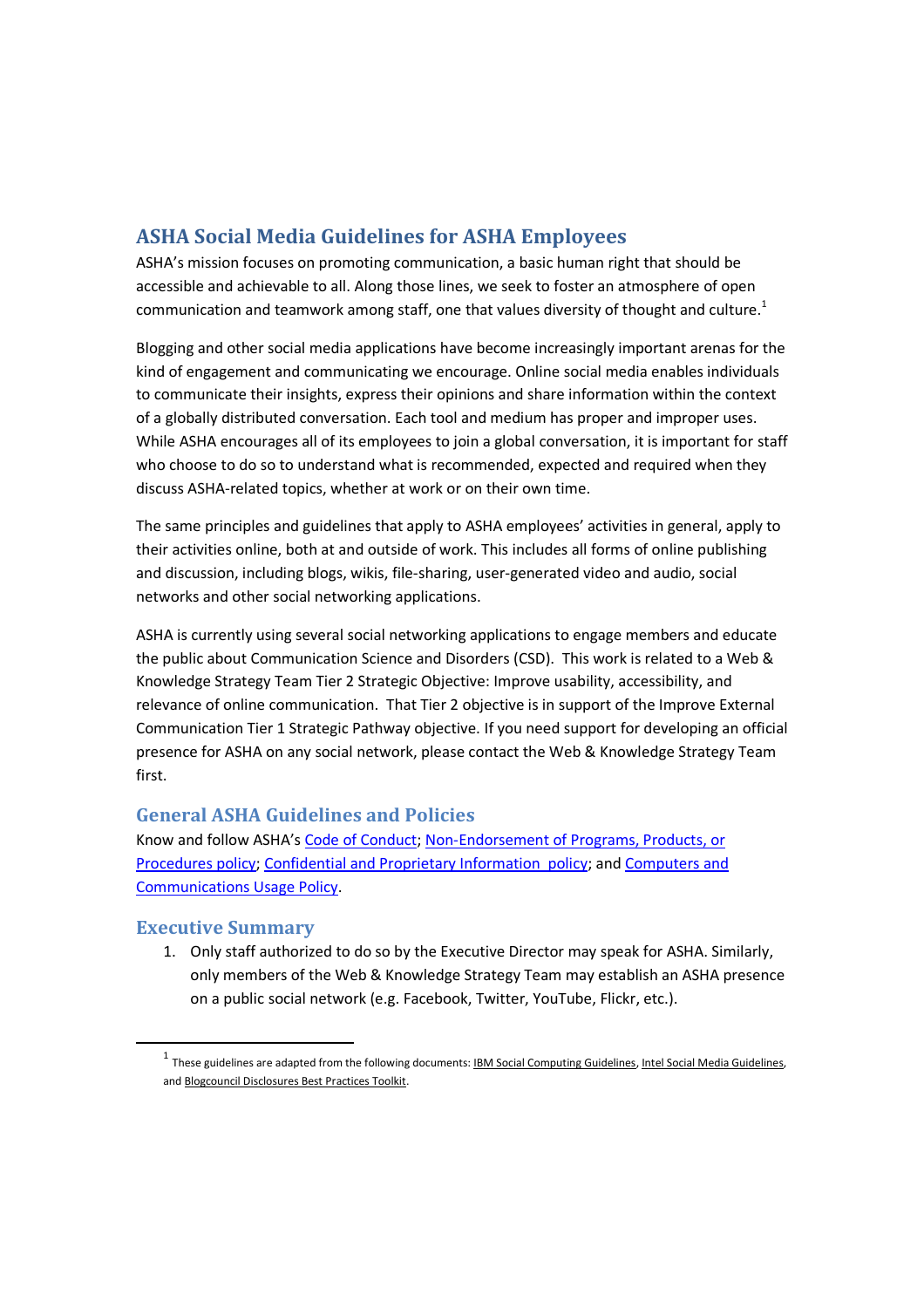- 2. When staff communicates through social media, unless authorized to speak on behalf of ASHA, they are representing themselves. If staff communicate any information about ASHA in Social Media, they should refer to ASHA policies about communication of ASHA information by individuals who are not authorized ASHA spokespeople.
- 3. It is a good rule of thumb to think of ALL social media as the same as writing a signed letter to the editor of a newspaper. Don't speak for ASHA, clearly state who you are and your relationship to the topic, make it clear you are representing your own ideas, and finally, don't write anything that you would be embarrassed about seeing printed on the front page of a print publication.
- 4. If you aren't sure about the wisdom of pursuing a form of social media outreach, or have a question about it, discuss it with your coach. You should use the same good judgment about discussing ASHA's information as you would in an elevator or any location where non-staff may overhear.

## **Specific Guidelines**

- **ASHA regards blogs and other forms of online discourse as primarily a form of communication and relationship among individuals.** When the Association wishes to communicate publicly —whether to its members, the media, or to the general public—it has well-established means of doing so. Only those officially designated by ASHA have the authorization to speak on behalf of the Association.
- **Respect your audience.** As an organization that values diversity, we would expect that you would not use ethnic slurs, personal insults, obscenity, or engage in any conduct that would not be acceptable in ASHA's workplace. Also, don't talk down to your readers, and communicate clearly.
- **Be who you are.** Some bloggers work anonymously, using pseudonyms or no name at all. ASHA discourages this when employees participate in online conversations or blog posts that relate to ASHA or issues with which the Association is engaged. We believe in transparency and honesty. If you are blogging or posting about your work for ASHA, use your real name, and identify that you work for ASHA. Staff should not use social media applications for covert marketing or public relations. If you have a vested interest in something you are discussing, be the first to point it out. Of course, staff should not discuss internal personnel or other staff issues on a blog.
- **Be smart about protecting yourself and your privacy.** What you publish will be around for a long time, so consider the content carefully and exercise caution when disclosing personal details.
- **Be thoughtful about how you present yourself in online social networks.** The lines between personal and professional lives are blurred in online social networks. If you choose to identify yourself as an ASHA staff person within a social network (e.g.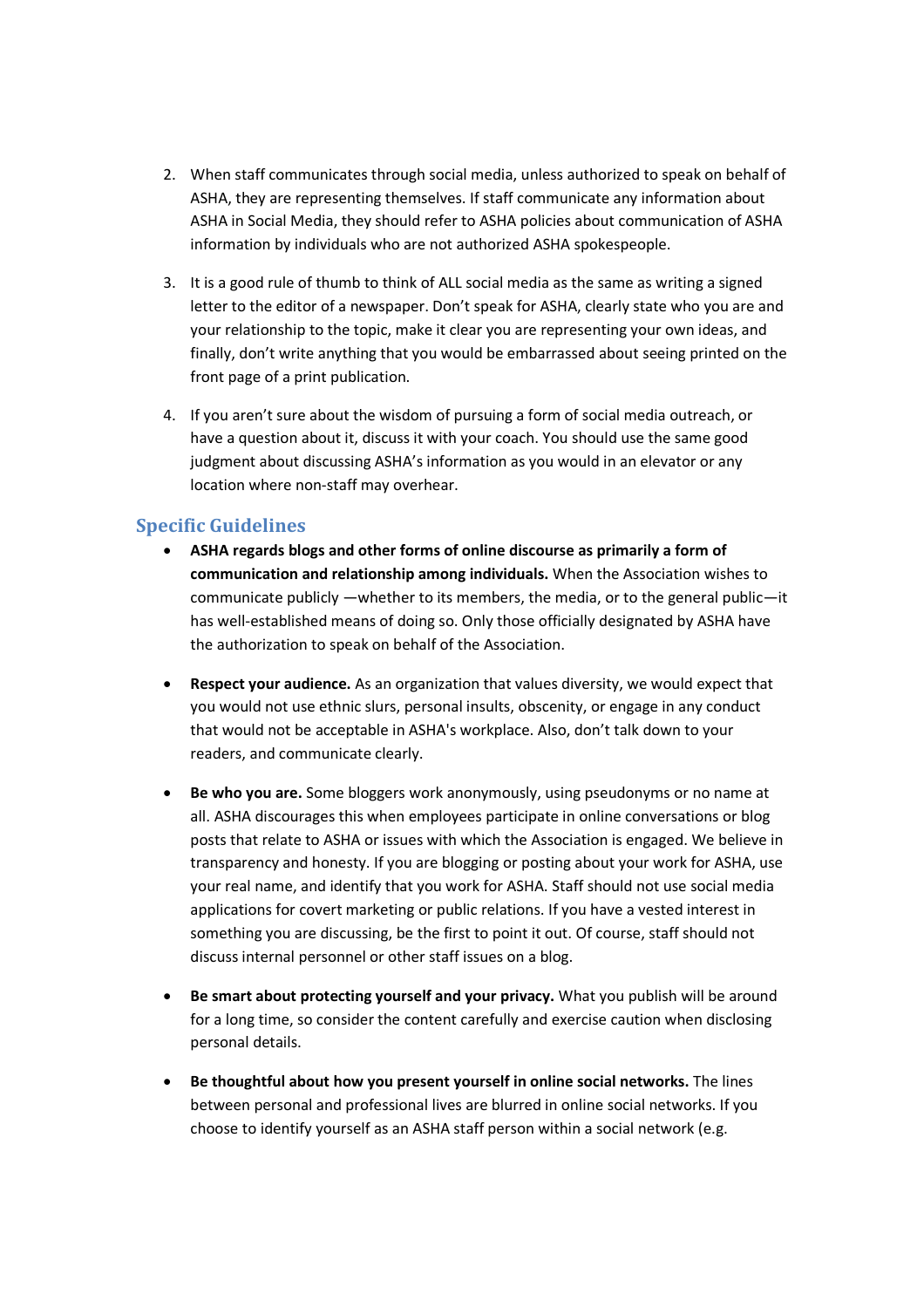Facebook), you are then connected to your colleagues and other ASHA members. You should ensure that content associated with you is consistent with your work at ASHA, and that if you discuss ASHA information that you are authorized to do so.

- **Use a disclaimer.** If you write anything related to your work at ASHA on a blog or some other online space, make it clear that what you say there is representative of your views and opinions and you are not presenting yourself as a spokesperson for ASHA. Use a disclaimer such as: " "I am an employee at the American Speech-Language-Hearing Association; however this is my personal opinion." or something to that effect. Of course, this would only apply to writings that mention ASHA business-related topics.
- **ASHA respects employees' right to free speech.** Employees are free to express themselves and their opinions in whatever way they see fit as long as they are clearly representing themselves as individuals and not employees of ASHA. Again, employees only need disclose their affiliation with ASHA if they're writing specifically about ASHA. For example, if an employee writes a blog post about his/her personal experience at an ASHA-sponsored charitable event they do not need to do so with a disclaimer that they work for ASHA. In that context, affiliation with ASHA is incidental and no disclaimer is necessary.
- **Managers and executives have a unique responsibility.** A standard disclaimer does not by itself exempt ASHA managers and executives from a special responsibility when blogging or otherwise communicating in online public spaces. By virtue of their position, ASHA managers and executives must consider whether personal thoughts they publish may be misunderstood as official ASHA positions. Also, a manager should assume that his or her team will read what is written. A public blog is not the place to communicate ASHA policies to ASHA employees.
- **Be accurate and factual.** It's important to stick to the facts and to identify your actual ASHA affiliation. Here and in other areas of public discussion, make sure that what you are saying is factually correct, and do not make inflammatory statements or attempt to engage in an aggressive or defensive way. When you see misrepresentations made about ASHA by media, analysts or by other bloggers, you should inform an authorized ASHA spokesperson and they will decide if or how to respond. While you may certainly use your blog—or join someone else's--to point out discrepancies, do so respectfully, factually and with the disclaimer that the views you are expressing are your own and you are not speaking on behalf of ASHA.
- **Use your best judgment**. Remember that there can be consequences to what you publish in any format. Assume that what you post on social networking sites or blogs will be part of a permanent public record, accessible to members, colleagues, friends and members of the media. If you're about to publish something that makes you even the slightest bit uncomfortable, review the suggestions above and think twice about